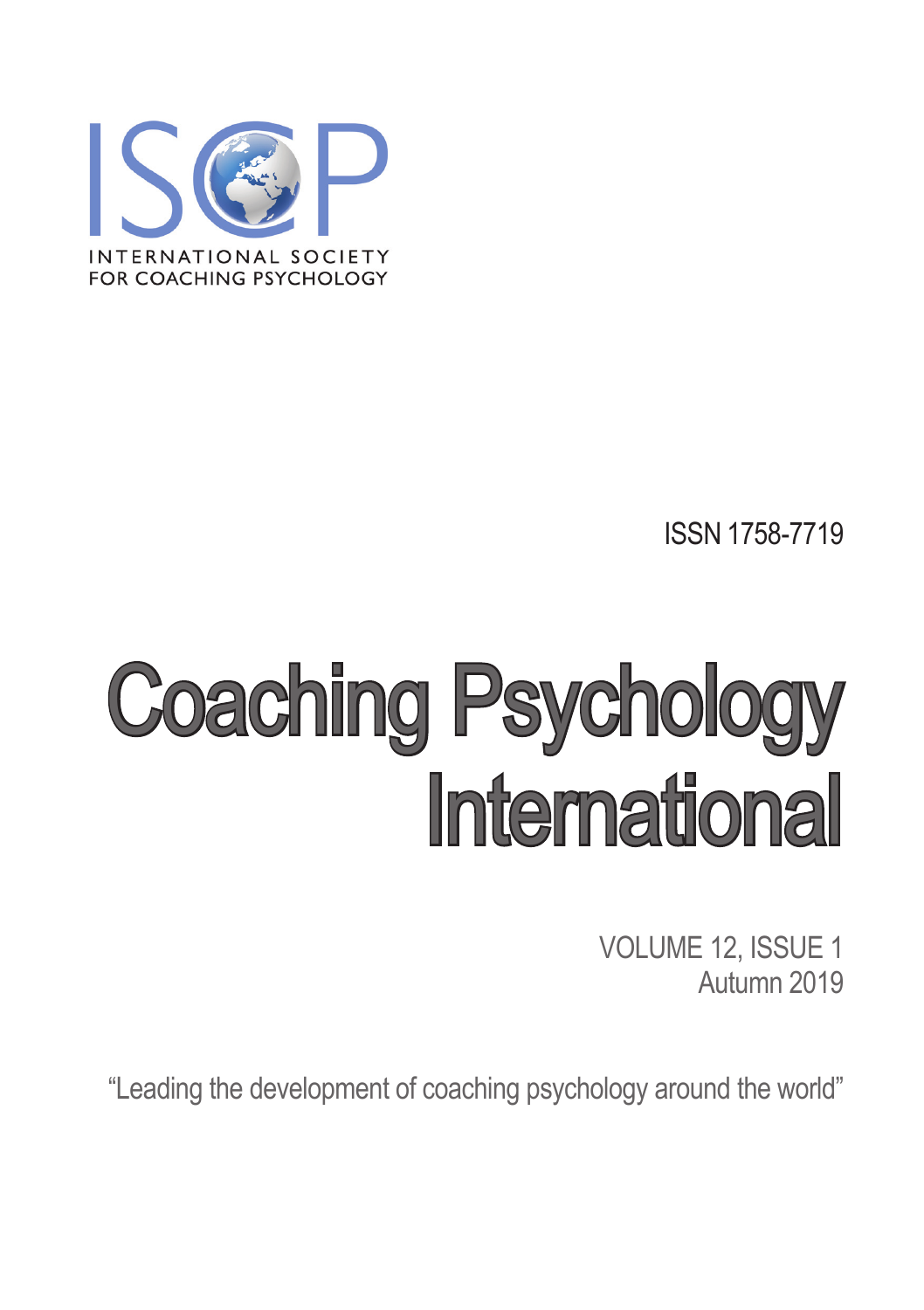Volume 12, Issue 1

# **COACHING PSYCHOLOGY INTERNATIONAL**

**Hon Editor Associate Editors**  Dr Siobhain O'Riordan Dr Suzy Green, Australia Dr Kristina Gyllensten, Sweden Dr Anna-Rosa le Roux, South Africa Dr Aletta Odendaal, South Africa Prof Stephen Palmer, UK Ida Sirolli, Italy Dr Ole Michael Spaten, Denmark Dr Giles St Burch, New Zealand Dr Vince Székely, Hungary Kasia Szymanska, UK

If you are interested in contributing to a future issue of Coaching Psychology International please email the Hon Editor: editor@isfcp.net

## **Disclaimer**

The material presented and views expressed within Coaching Psychology International are those of the individual contributor and not the International Society for Coaching Psychology. Additionally, the International Society for Coaching Psychology accepts no liability for any errors, omissions or inaccuracies. The inclusion and/or publication of advertisements does not necessarily imply endorsement by the Society.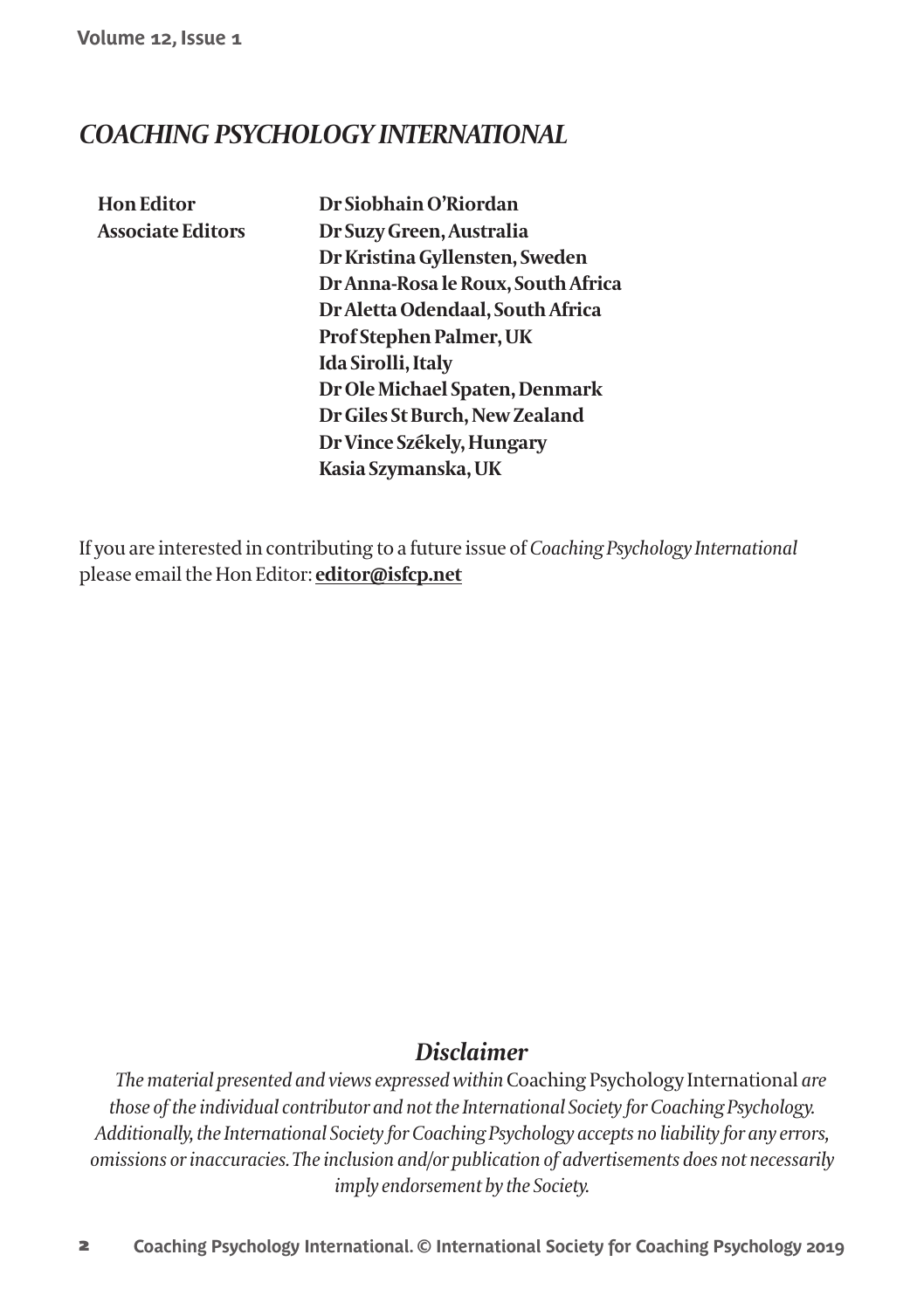

**ISSN 1758-7719** 

# **COACHING PSYCHOLOGY** *INTERNATIONAL*

## Volume 12, Issue 1



# **Chair's Update**

by Siobhain O'Riordan FISCPAccred

Welcome to the autumn 2019 issue of **Coaching Psychology International** 

e are pleased to publish yet another bumper issue of our journal. So, before I write any further, I would like to start by saying a big thank you to all of the authors and contributors!

Inside you will find a range of articles, papers and reports to share the latest insights and news from across the international coaching psychology field.

For this issue, we are also introducing a new Special Section on Ecopsychology informed coaching psychology practice looking at research exploring Walk and Talk coaching, followed by articles on Ecoanxiety and working with female survivors of domestic abuse

Looking forward, we hope to cover a range of coaching psychology topics within Special Sections for future volumes so do share your ideas with us.

This issue also includes papers looking at three coaching psychology approaches: Schematherapy as a model for Schema-Coaching; and the E=mc<sup>2</sup> and Step and Train models Other contributions include a Viewpoint Article on navigating the Gray space in coaching psychology and a Book Review in the literature area of Coaching supervision.

There are also International updates from Catalonia and Singapore. Please do take a moment to review our Member Benefits as well as summary information on how to become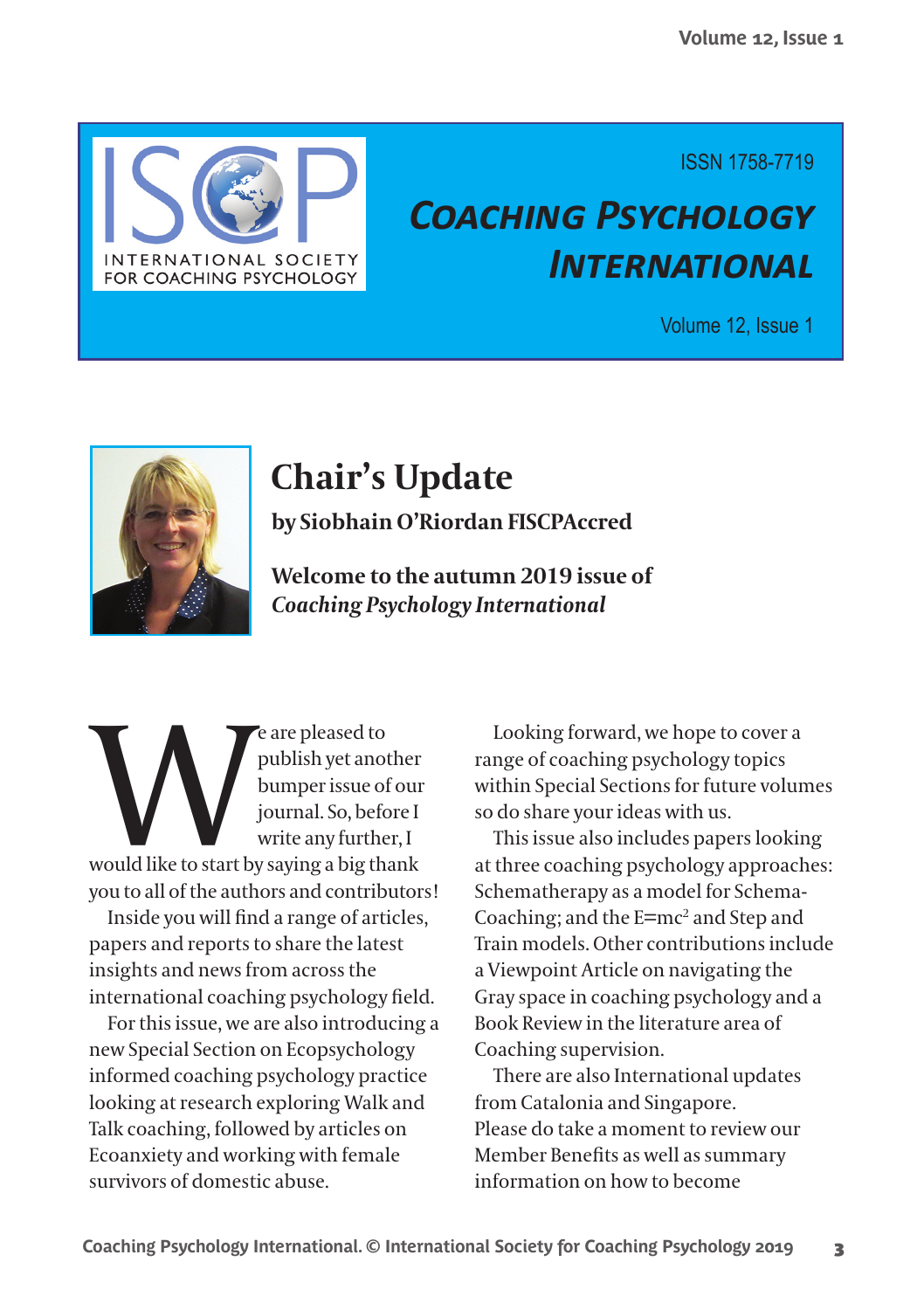accredited/certified as an ISCP coaching psychologist.

This has been a busy year for our Society, we were once again a Partner of the Health and Wellbeing at Work Event, in March 2019, Birmingham (UK). Other ISCP Study Events were hosted in Australia in May 2019 during the Workplace Coaching Summit: Third Generation Coaching and in July 2019 in Scotland (UK) on Ecopsychology informed coaching and counselling practice. Further updates will soon follow about next year's plans.

We have also hosted two Research Hub events with a conversation on the Coaching Alliance with Dr Alanna O'Broin and on Health Coaching with Dr Megan Arroll. These online events were both very positively received by attendees. I would like to take this opportunity to thank both our excellent speakers and our Research Hub Co-ordinator, Sarah Jaggers, for their hard work in contributing to the success and smooth running of these Hub meetings. More details will follow soon about future events at:

#### https://www.isfcp.info/iscp-researchcentre/iscp-research-hubs

You will see a Brief Report on the activities of the ISCP International Centre for Coaching Psychology Research by the Co-ordinating Director, Prof Stephen Palmer later in this issue.

We have launched a new website in 2019 which can be found at www.isfcp.info and

we continue to develop upon our ideas and plans for this initiative. The ISCP has also continued to be a professional body sponsor of the peer reviewed publication, the European Journal of Applied Positive Psychology. To find out more please visit http://www.nationalwellbeingservice. org/about

In October 2019, the Society will be hosting a conference in London (UK) as part of the 9th International Congress of Coaching Psychology focusing upon 'Positive and Coaching Psychology'. We have a very exciting line up of masterclass facilitators, keynote speakers and presenters across the two-day programme - please also see the advert inside this journal for more information.

The ISCP will also be supporting a free one-day conference at Aalborg University in September 2019 on 'Tackling Challenges in Coaching and Coaching Psychology'.

We have previously shared that as part of our ongoing commitment to social responsibility and sustainability, the Society has announced an initiative to include a page on the Society's website about members of the ISCP offering pro bono coaching psychology services. If this initiative is relevant to your work and you would like to share details about your probono/voluntary coaching psychology activities, please email: office@isfcp.net

#### For now, happy reading!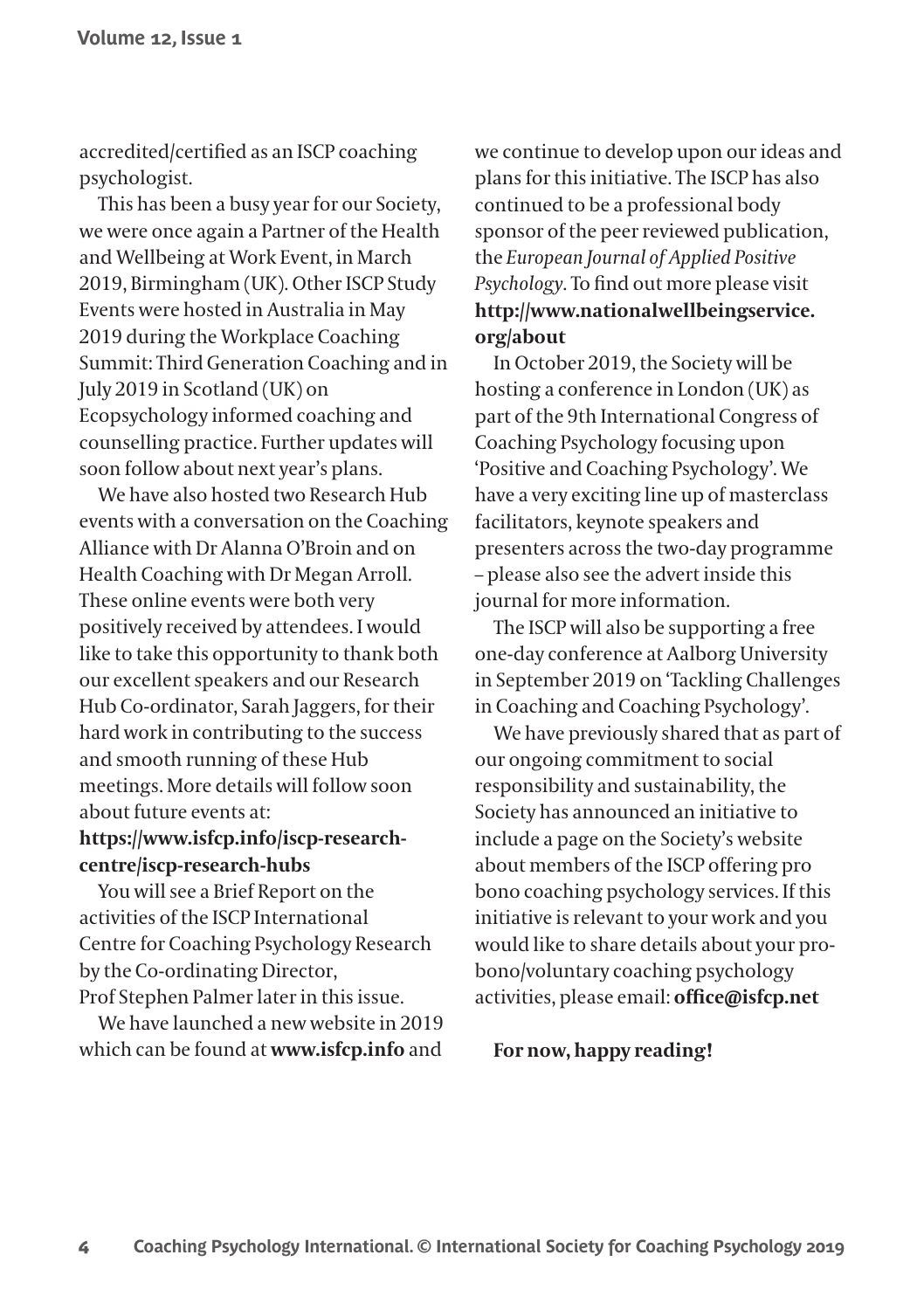## **INSIDE THIS ISSUE**

#### Special section: Ecopsychology informed coaching psychology

- $\overline{\mathbf{8}}$ Beyond the Coaching Room into Blue Space: Ecopsychology informed coaching psychology practice
- 14 **Coaching for Blue and Green Exercise:** An eco-psychology perspective
- 19 Reflections on walking for enhancing creativity and wellbeing: a way forward for coaching and coaching psychology practice
- $25$ Climate change, Ecoanxiety and Ecodepression: How positive and coaching psychology can assist coachees in addressing these issues
- 33 Viewpoint: From languishing to flourishing: The use of an integrative coaching psychology model and ecopsychology with female survivors of domestic abuse

Articles, models, techniques and reports

| 42 | Schematherapy as a model for schema-coaching |  |
|----|----------------------------------------------|--|
|    |                                              |  |

- 51 Using Albert Einstein's Equation,  $E = mc^2$  as a Cognitive Behavioural Coaching model to enhance motivation
- 55 **Modelling the Coachee's Journey in Coaching Psychology: Introducing STEP and TRAIN models**
- 59 The role of coaching psychology and coaching in 'The Grey Space'
- **Brief Report: ISCP International Centre for** 69 **Coaching Psychology Research, 2018-19**
- 72 Book review: Coaching Supervision at its b.e.s.t. by Jackie Arnold
- 75 **International updates** 
	- 76 2018 Update from Spain: Official Psychology Society of Catalonia (Col·legi Oficial de Psicologia de Catalunya)
	- 79 **Update: The Singapore Psychological Society**
- 80 **ISCP Approved Centres & Recognised Courses**
- 81 **Member** benefits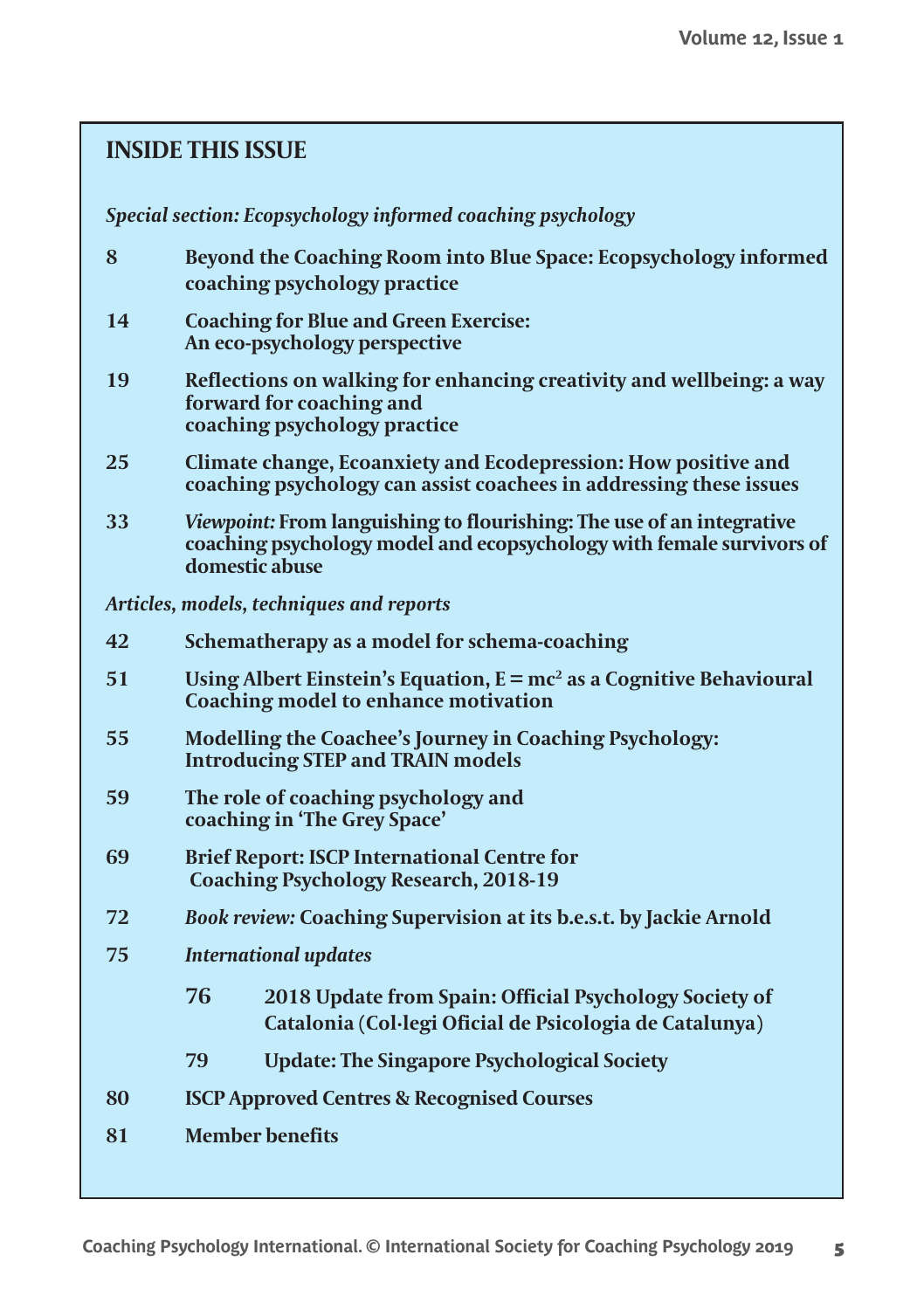# Using Albert Einstein's Equation,  $E = mc^2$  as a Cognitive Behavioural Coaching model to enhance motivation



*<u>Ionathan Shaw</u>* is an associate at **Raton&Baton** 



**Prof Stephen Palmer PhD** is Co-ordinating Director of the **ISCP** International **Centre for Coaching Psychology Research** 

#### **Abstract**

Many people are probably familiar with one of the world's most famous equations. Einstein's  $E = mc^2$ , and one aspect that makes it genial is its apparent simplicity. It is simple on the surface, but says something fundamental about our universe. Over one hundred years later, this equation is being applied as a **Cognitive Behavioural Coaching (CBC)** model, highlighting the relationship between Emotion and Motivation within a coachee's thinking.

Keywords: cognitive behavioural coaching, CBC models, emotion, energy level, motivation, performance, change, Einstein.

n Einstein's equation, the increased relativistic mass (m) of a body multiplied by the speed of light squared  $(c^2)$  is equal to the kinetic  $\angle$  energy (E) of that body ie  $E = mc^2$ (Einstein, 1905, see endnote).

In theory, this represents the energy and mass of a moving body and in a way similar to our life in moving through our daily lives and doing so with varying emotions and energy levels.

For coaching purposes the equation represents:  $E =$ Emotion  $m = Motivation$  $c =$ Cognition  $2 =$  Process through acronym is repeated hackwards and hence done twice

So whilst there is a positive existential connection of a 'moving body', the background to applying this equation as a Cognitive Behavioural Coaching (CBC)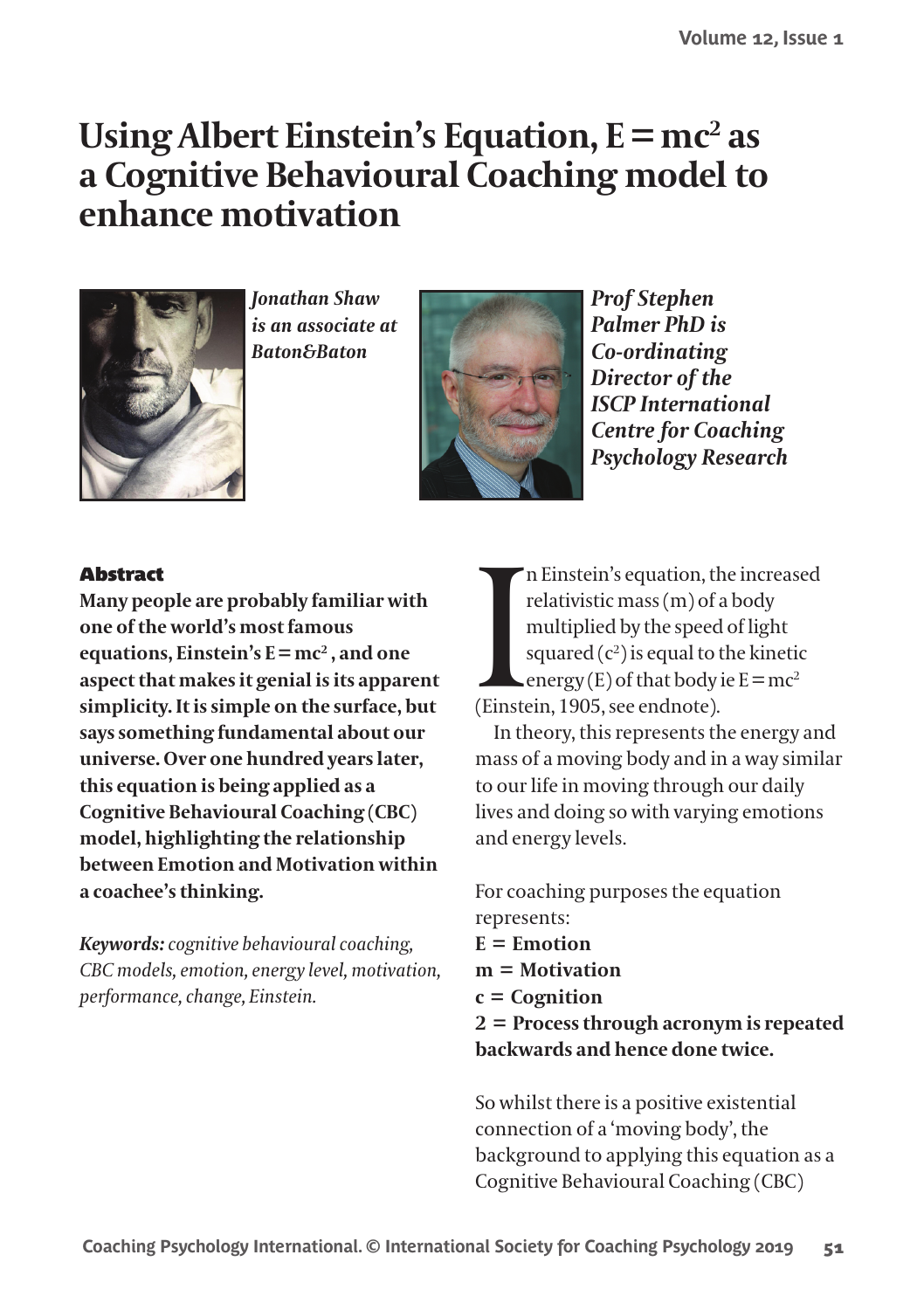model is informed by three key issues, briefly discussed in the following section.

#### **A. Motivational Interviewing**

When using Motivational Interviewing (MI) (Miller & Rollnick, 1991; 2009) as an approach the coach resists the righting reflex and the coachee's goal blocking thinking is not directly challenged or reframed. Whilst MI is specifically suited to be used with coachees who are ambivalent about change, there are instances where a coachee sits somewhere in-between a reluctant coachee (suitable for MI) and a coachee who is keen to achieve their goals (suitable for the GROW conversational model and/or solution focused coaching).

#### **B. Emotion and Motivation**

Emotion and Motivation are closely interlinked (see Berridge, 2018) and they even share the same Latin root, 'movere' which means 'to move'. At face value, the way a person feels also dictates the way they act, hence the emotion does have a direct relation to our motivation to act or not act toward something. For example, an anxious person may avoid a feared situation whilst a depressed person may withdraw from social interactions Whilst Emotion and Motivation are key elements in a person's psychological state, there are not many coaching models that put the spotlight on these two elements within the same framework whereas the  $E = mc^2$  model does attempt to address them explicitly.

#### **C. Downplaving the Goal**

Most CBC models (see Neenan, & Palmer, 2012) start with identifying and setting the goal(s) and desired outcome(s). In  $E = mc^2$ the goal is not given that much of a priority as the focus is on the Emotion, Motivation and Cognitions. It will be indirectly discussed in the motivation part but more as an integrative part of the de-motivation and motivation rather than as a primary focus as it does in some other models

#### **Using the model**

 $E = mc^2$  is undertaken in 2 stages following the sequence of the equation first forward and then in reverse order as indicated in the 6 steps in Table 1 (page 53).

#### Conclusion

There are times when a coachee is not clear about their goal and desired future outcomes and may find it easier to describe their emotion, motivation or de-motivation (the barriers) and the associated thinking and beliefs. When the thinking is examined, challenged and reframed then more clarity can often be achieved. Once the clarity has been attained, motivation usually increases and their emotion changes.

Used as a CBC model,  $E = mc^2$  can potentially help coachees and provide a tangible benefit and outcome with the coachee experiencing a shift in emotion, either in type, scaling, or both and in doing so will leave the coaching session feeling uplifted, and potentially with a new sense of discovery and energy. Research needs to be undertaken to ascertain the effectiveness of the model

The next step would be to publish case studies to illustrate the model in action.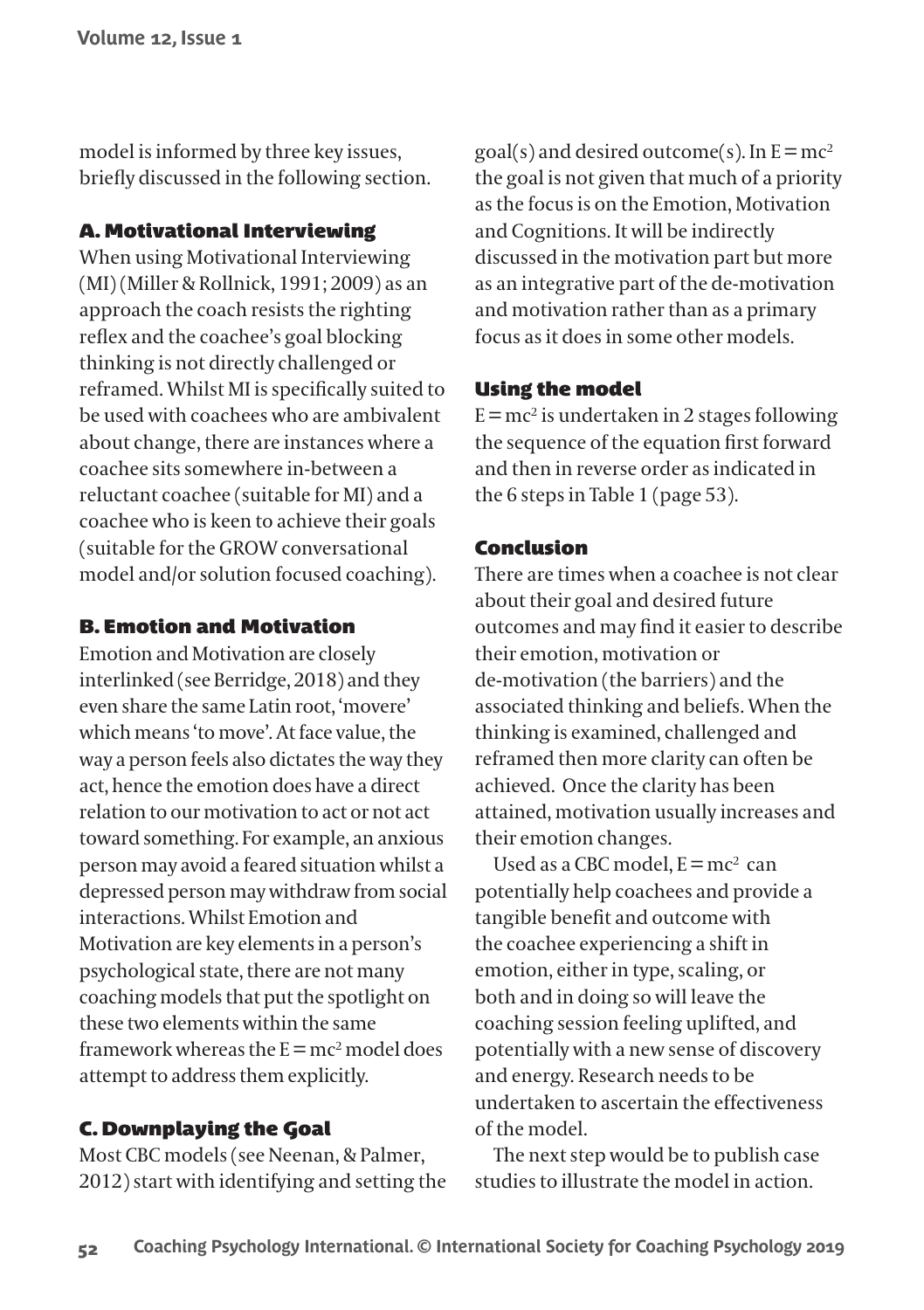#### **Steps**

- **1 E** Defining and measuring current Emotion.
- **2 m** Discussing and measuring current motivation and/or de-motivation and the behaviour associated with it.
- **3 c** Discussing the current thinking and/or unhelpful thinking associated with this behaviour/action or inaction.
- **4 c** Challenging and reframing the thinking to shift de-motivating thinking to selfmotivating thinking
- **5 m** Discussing and measuring the new behaviour and actions in relation to this reframing. Then measuring the new motivation level.
- **6 E** Defining and measuring the new emotion.

#### **Notes for Coach – Using the model**

- **E** Ask coachee to describe their emotion in relation to the issue they want to tackle and rate the intensity on a 1-10 scale (10 highest).
- **m** Ask the coachee to rank their level of motivation on a scale of 1 to 10 in relation to the situation or presenting issue. Discussing and measuring current motivation and/or de-motivation and describing the behaviour associated with it. At this stage the coach is not challenging but just scaling, listening and understanding.
- **c** Address the thinking behind this (motivating inhibiting thoughts [MITs]) and similar to the step above, capture any unhelpful thinking or beliefs without challenging.
- **2** The squared means that the exercise is done twice. After summarising suggest that it is beneficial to backtrack, hence starting from c.
- **c** Now help the coachee challenge the thinking and reframe. Modify the thinking to motivating enhancing thoughts using Socratic Challenging. Cut to the chase so it's high paced maintaining a good flow.
- **m** Ask the coachee to now discuss what they can do to kick-start the journey by talking about how motivated they now feel and describe their new potential behavior(s) and action(s). The idea is not to get a full list of detailed actions but just to kick-start and tap into a new higher motivation level. Ask coachee to rate their motivation level on a 1 to 10 scale. Ask the coachee to describe why they ranked that score.
- **E** Ask coacheeoachee to define their new emotion and scale its intensity on a scale of 1-10 where 10 is very high. Ask the coachee to describe the emotion.

#### **Table 1: E=mc2 model – the 6 steps**

#### **Endnote**

In Einstein's (1905) original paper, the letters *USEDāWEREāDIFFERENTāk,lāINSTEADāOFā%āFORāENERGYā*

and 'V' instead of 'c' for the speed of light. *3URPRISINGLYāITāWASāNOTāWRITTENāASāAāFORMULAā but as a sentence (in German).*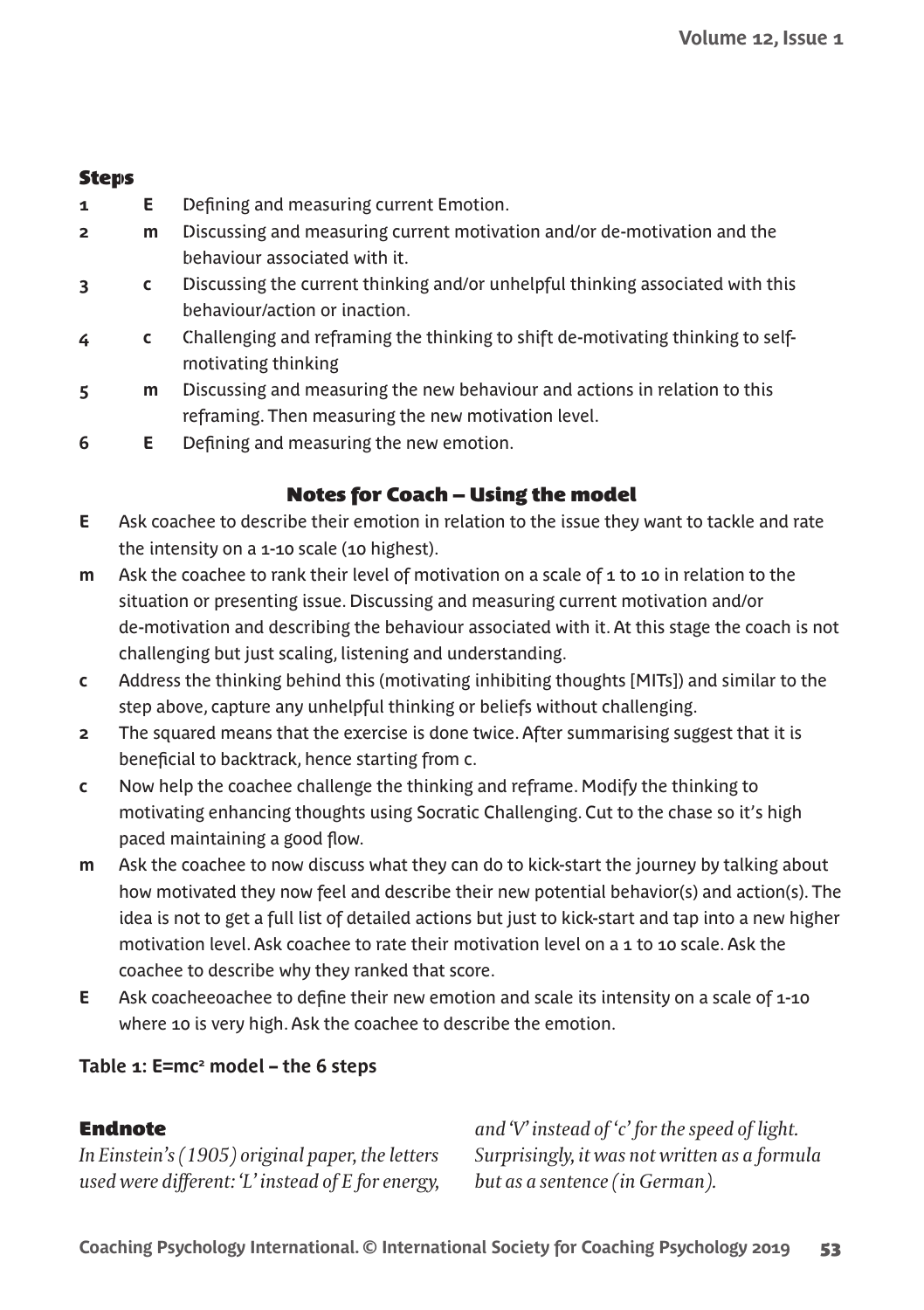#### **References**

Berridge, K.C. (2018). Evolving Concepts of Emotion and Motivation. Front. Psychol. 9:1647. doi: 10.3389/fpsyg.2018.01647 Einstein, A. (1905). Does the Inertia of a Body Depend on its Energy Content? Annalen der Physik, 17, 891.

Miller, W.R., & Rollnick, S. (1991). Motivational

Interviewing. London: Guilford Press.

Miller, W.R., & Rollnick, S. (2009). Ten things that Motivational Interviewing is not. Behavioural and Cognitive Psychotherapy, 37, 129-140.

Neenan, M., & Palmer, S. (2012). Cognitive Behavioural Coaching in Practice: An Evidence Based Approach. Hove: Routledge.

#### **Biographies**

**Jonathan Shaw** B.Com (Hons), MBA has over the years set-up a number of start-ups ranging from event management, online travel portals to high-street fashion retail. After turning forty, Jonathan decided to move on from his current business interests, take a long sabbatical, write a book and develop one of his earlier passions - cognitive behaviour. During 2018 he enrolled on the Advanced Diploma in Coaching programme at the Centre for Coaching, London and is now an Associate with international leadership and talent advisory firm Baton&Baton. Email: jon@batonbaton.com

Stephen Palmer is Professor of Practice at the Wales Academy for Professional Practice and Applied Research, University of Wales Trinity Saint David. He is Co-ordinating Director of the ISCP International Centre for Coaching Psychology Research. His other roles include being Director of the Centre for Coaching, London. He is interested in how ecopsychology research findings can inform positive and coaching psychology practice in order to improve the wellbeing of employees and also communities.

#### Email: president@isfcp.net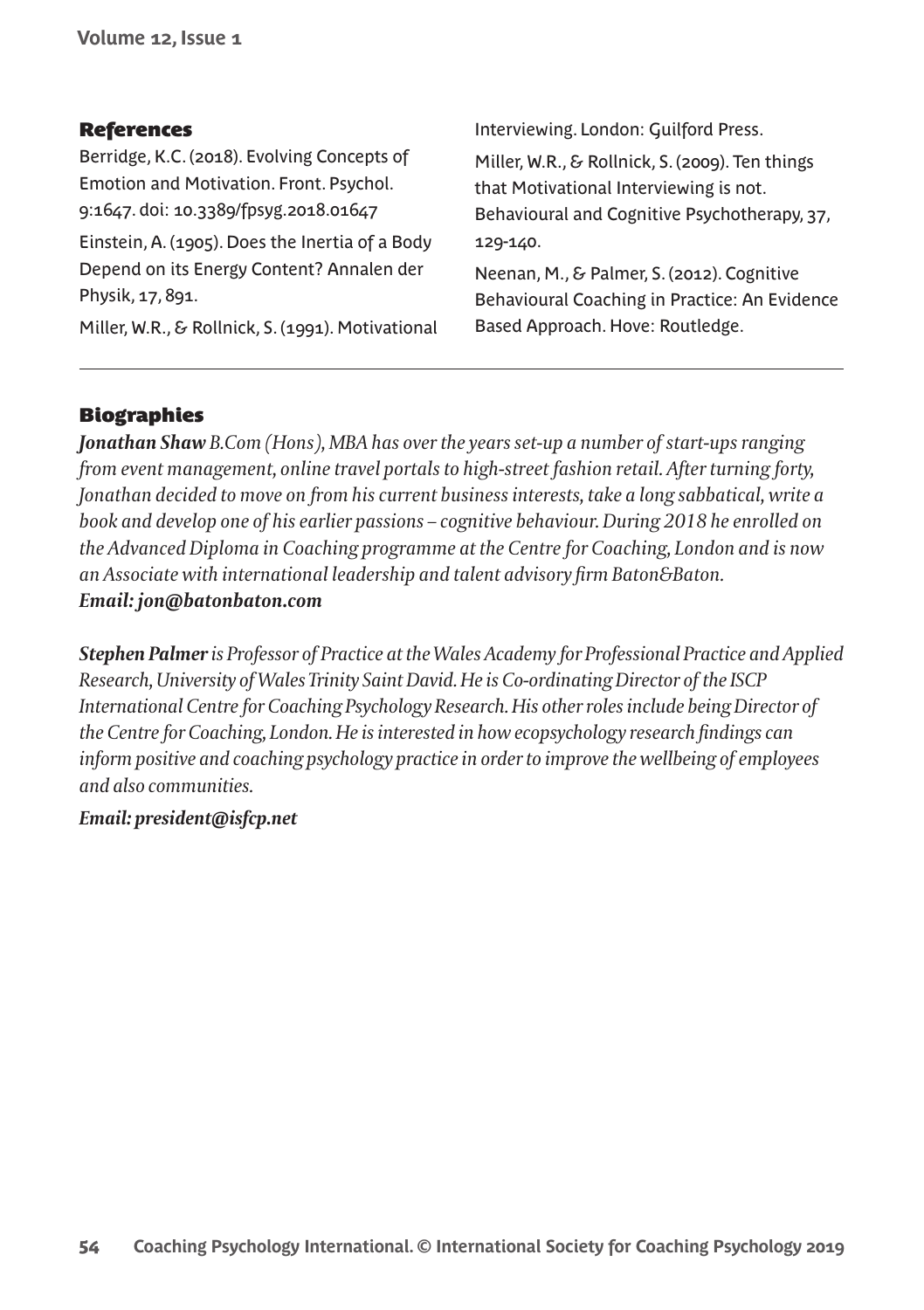# **Modelling the Coachee's Journey in Coaching Psychology: Introducing STEP and TRAIN** models



*<u>Ionathan Shaw</u>* is an Associate at Baton&Baton



**Prof Stephen** Palmer PhD is Co-ordinating Director of the **ISCP** International **Centre for Coaching Psychology Research** 

#### **Abstract**

Coachees can use cognitive behavioural coaching to achieve a path of selfdiscovery which is facilitated by their coach. Whilst having a free-flowing coaching conversation is important to enhance the outcome of the session, the various CBC models provide a useful framework for both the coach and coachee. In this article the STEP and TRAIN models are introduced as two new models which in their own way, ride on the wave of change through the coachee's journey with the coach or coaching psychologist.

Keywords: STEP, TRAIN, cognitive behavioural coaching, performance, emotion, thinking, actions, inner personal, reality, power of now.

journey of a thousand miles starts with one single step' (Lao Tzu, n.d.) and this can also represent the journey of selfdiscovery for coaches and coachees. The STEP and TRAIN frameworks discussed in this paper aim to enable the change process and assist the coachee to step into action through the various modalities discussed through a present and future focus. Both STEP and TRAIN can be envisaged as part of the journey. They are described below.

#### **STEP (acronym)**

- $\bullet$  Situation
- $\bullet$  Thinking
- $\bullet$  Emotion
- $\bullet$  Performance

From then on, it is a constant train of thought that in a person's capacity to self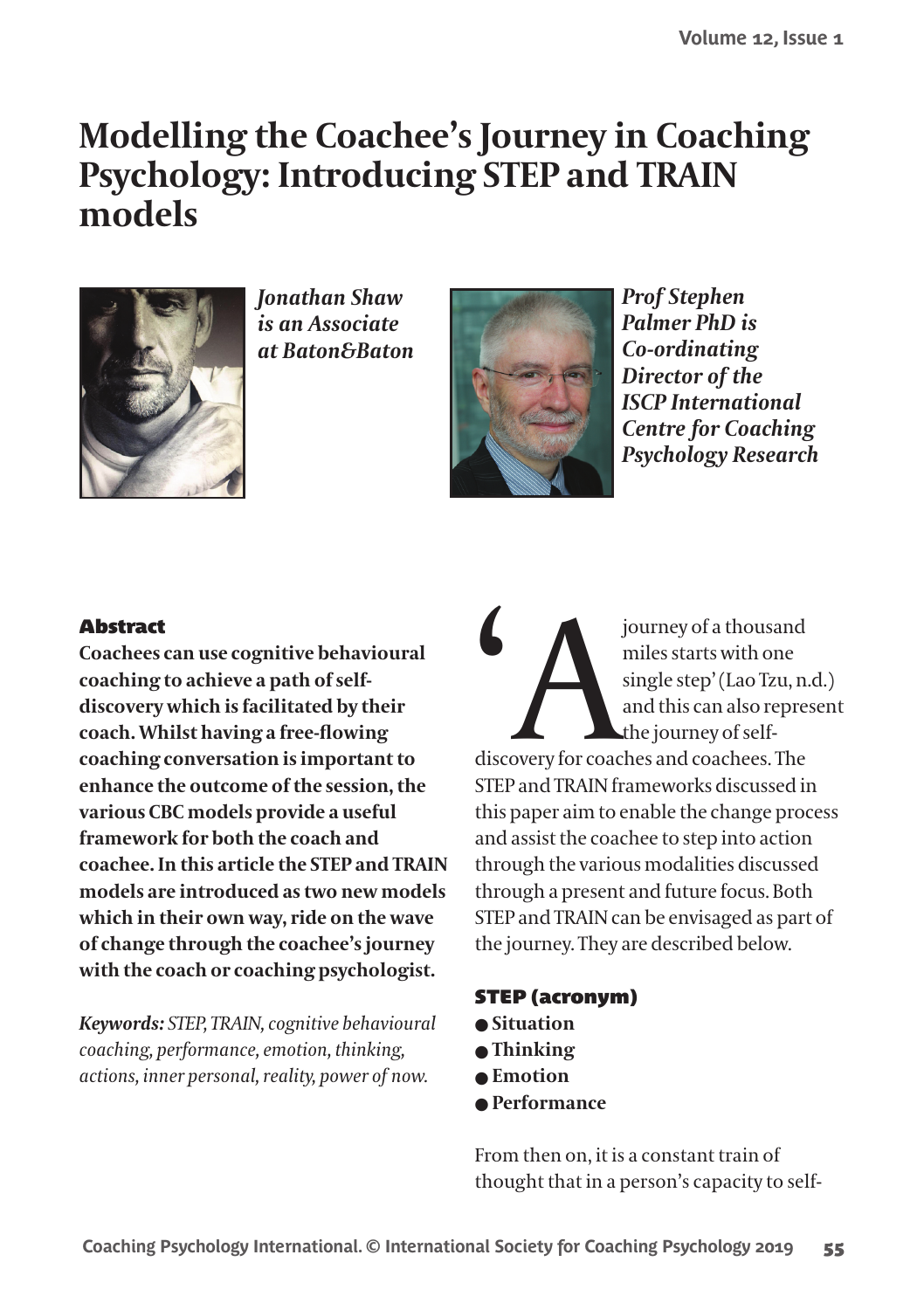reflect, also known as the voice in our head, can evidently dictate how a person feels, acts and behaves

#### **TRAIN (acronym)**

- $\bullet$  Thinking
- $\bullet$  Reality
- **Actions**
- $\bullet$  Inner personal
- $\bullet$  Now

STEP and TRAIN models present an alternative approach and build on existing Cognitive Behavioural Coaching (CBC) models (eg Edgerton & Palmer, 2005; Palmer, 2007; 2009).

## **Using the STEP Model**

The STEP model has a particular sequence which does not precisely follow the acronym order. First and foremost a 2-column table (see below), is drawn with a present and future focus. The subscript numbers under each letter of the acronym denotes the order to be followed. The objective is to have a logical to and fro

|                | PRESENT |                | <b>FUTURE</b> |
|----------------|---------|----------------|---------------|
| S <sub>1</sub> |         | S <sub>2</sub> |               |
| T <sub>5</sub> |         | T <sub>6</sub> |               |
| E <sub>3</sub> |         | E8             |               |
| P4             |         |                |               |

| <b>STEPS</b>   | <b>Notes for Coach</b>                                                                                                                                                     |
|----------------|----------------------------------------------------------------------------------------------------------------------------------------------------------------------------|
| S <sub>1</sub> | Guide the coachee to define the current situation or problem as concisely as<br>possible. Probe and dig deep to understand the issue/situation and avoid a<br>generic one. |
| S <sub>2</sub> | Guide the coachee to define the desired outcome or future change.                                                                                                          |
| E <sub>3</sub> | Ask the coachee to define in one word their emotion about the presenting                                                                                                   |
|                | issue/situation and ask them to rate its intensity on a scale of 1 to 10 where 10 is<br>very intense.                                                                      |
| P4             | Ask the coachee to describe their current performance and actions or inaction.                                                                                             |
|                | Ideally have a number of these in list format.                                                                                                                             |
| Τ5             | Following the listing of the present performance ask about the present thinking                                                                                            |
|                | linked to this situation and performance.                                                                                                                                  |
| T <sub>6</sub> | Now challenge the thinking in $T_4$ through Socratic challenges or by changing                                                                                             |
|                | performance interfering thoughts (PITs) into Performance Enhancing Thoughts                                                                                                |
|                | (PETs). List the new thinking.                                                                                                                                             |
| P7             | Following the reframing in T6 move on to a solution focus conversation and                                                                                                 |
|                | guide the coachee to list options and steps that they can do in order to move                                                                                              |
|                | forward and towards the desired outcome or situation.                                                                                                                      |
| E8             | Summarise the steps on T6 and P7 and ask the coachee how they feel about this                                                                                              |
|                | and the session. Finally ask the coachee to define in one word their current                                                                                               |
|                | emotion and rate it on a scale from 1 to 10 where 10 is very intense.                                                                                                      |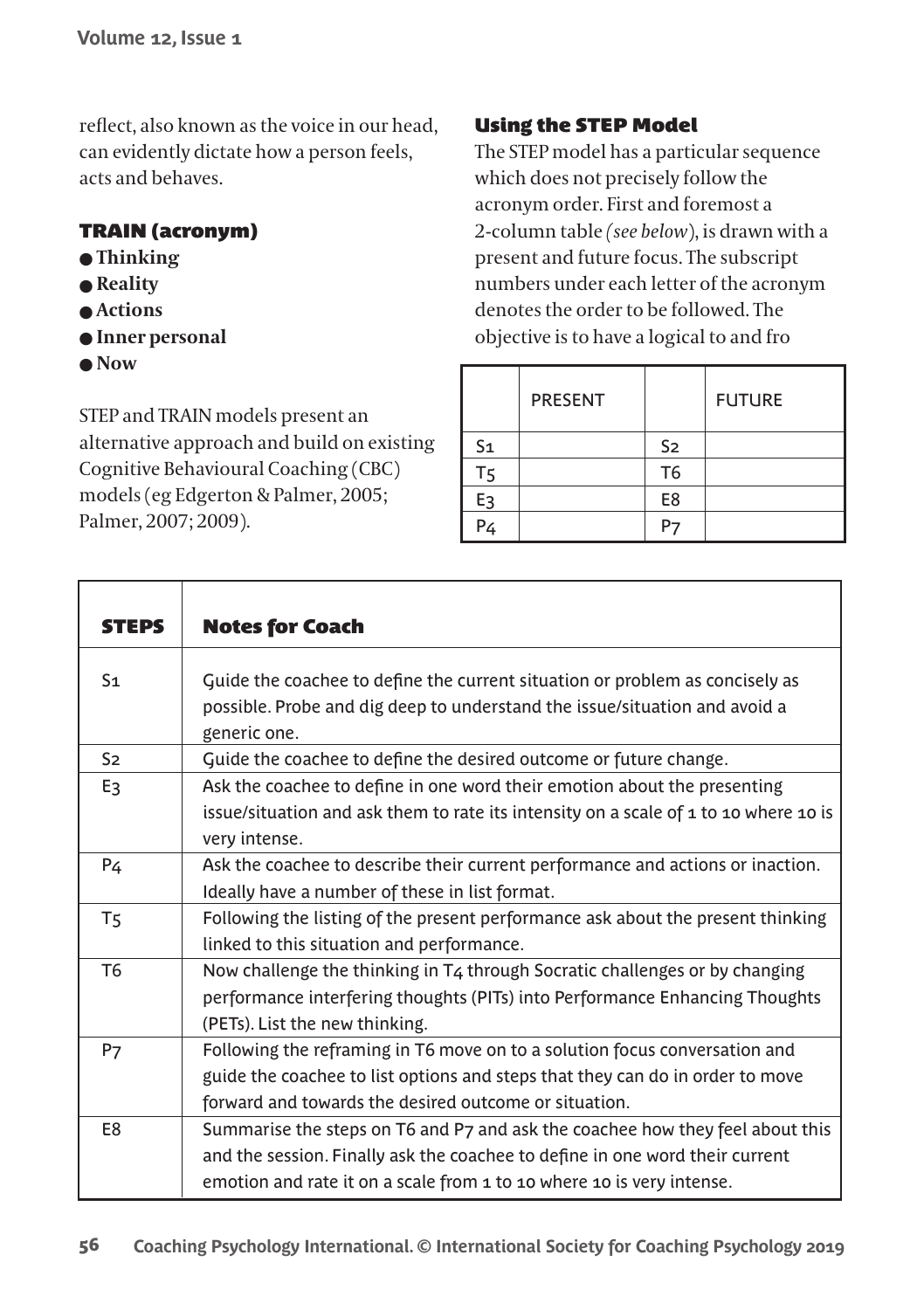between present and future whilst at the same time going through the various stages of the model

#### **Notes on STEP**

Capturing the type of Emotion and the rating of its intensity on a 1 to 10 scale before and after the session can demonstrate tangible and immediate results to the coachee. They can leave the coaching session with more motivation and confidence. At T6, coachees can be helped to distinguish between performance interfering thoughts (PITs) and performance enhancing thoughts (PETs) (see Neenan & Palmer, 2001)

STEP can be likened to other CBC models but using a different approach and system (Edgerton & Palmer, 2005).

#### **Using the TRAIN Model**

A train represents forward movement. It also represents the engine (mind) pulling its weight behind it (wagons or carriages), denoting that the quality of the thinking can increase the load and variety of thoughts that we pull behind us.

One key aspect of this framework is to place an immediate focus on the thinking pattern and cognitions without immediately developing a goal. Even if the coachee has a goal in mind, this is not necessarily addressed right at the start of the session. The aim of the model is to facilitate the discussion around the coachee's thoughts and ideas and then focus on the reality and possible actions. In order to touch base with the inner personal aspect of coaching, the coachee is asked to do a personal internal assessment (see below). Finally the coachee shortlists some actions which they can start and do now.

#### **Notes on TRAIN**

At times it is advantageous to take a freeflowing approach and not focus on the goal

| TRAIN | <b>Notes for Coach</b>                                                                                                                                                                             |
|-------|----------------------------------------------------------------------------------------------------------------------------------------------------------------------------------------------------|
|       | Tell me about your thinking. What thoughts and ideas do you have when<br>experiencing the issue/situation you want to discuss?<br>Describe the thinking about this issue afterwards or even now.   |
| R     | Let's do a reality test.<br>Let's revisit some of your thinking.<br>How realistic is this?                                                                                                         |
| A     | What actions can you do to mitigate and address this?<br>Is there something that worked before?                                                                                                    |
|       | Focusing on the Inner Personal<br>Now that you came up with these options, how do you feel about this?<br>How ready are you for this change?<br>How is your confidence?<br>What's your commitment? |
| N     | From the actions you listed what are you comfortable to do now?                                                                                                                                    |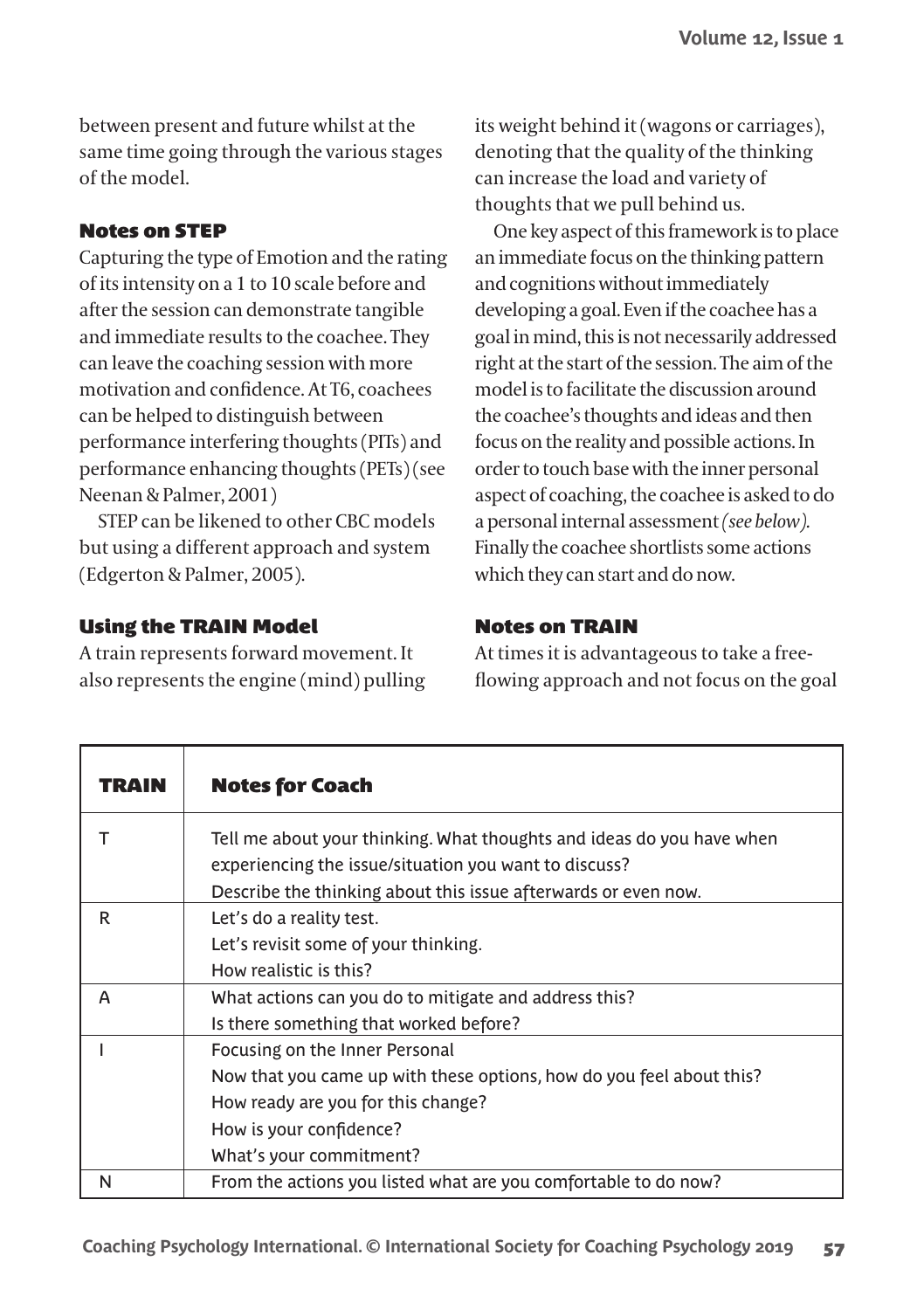immediately, just listening to the thoughts, beliefs and ideas the coachee shares about their situation and attempt to understand why the coachee is at a session with us.

Not having to develop goals at the start also removes any potential pressure of having to go in a particular direction until there is greater clarification of what the coachee wants to achieve. This is especially important if the coachee has very 'fuzzy' longer-term distal goals (see Grant, 2012). The goal(s) is developed in conversation with the coachee when discussing the other areas of the model. The focus on the 'inner personal' is one area that not many models give attention to.

#### **Conclusion**

CBC uses a wide range of models and frameworks to facilitate the coaching process. STEP and TRAIN are two additional models and frameworks that maybe useful depending upon the presenting issues or problems that the coachee is bringing to the coaching session.

#### **References**

Edgerton, N., & Palmer, S. (2005). SPACE: A psychological model for use within cognitive behavioural coaching, therapy and stress management. The Coaching Psychologist,  $1, 2, 25 - 31.$ 

Grant, A.M. (2012). An integrated model of goal focused coaching: An evidence based framework for teaching and practice. International Coaching Psychology Review, 7,  $2.146 - 165.$ 

Lao Tzu (n.d.). The Tao Te Ching.

Neenan, M., & Palmer, S. (2001). Cognitive Behavioural Coaching, Stress News, 13, 3,  $15 - 18$ .

Palmer, S. (2007). PRACTICE: A model suitable for coaching, counselling, psychotherapy and stress management. The Coaching Psychologist, 3(2),  $71 - 77.$ 

Palmer, S. (2009). Rational Coaching: A cognitive behavioural approach. The Coaching Psychologist, 5, 1, 12-18.

## **Biographies**

**Jonathan Shaw** B.Com (Hons), MBA has over the years set-up a number of start-ups ranging from event management, online travel portals to high-street fashion retail. After turning forty, Jonathan decided to move on from his current business interests, take a long sabbatical, write a book and develop one of his earlier passions – cognitive behaviour. During 2018 he enrolled on the Advanced Diploma in Coaching programme at the Centre for Coaching, London and is now an Associate with international leadership and talent advisory firm Baton&Baton.

Stephen Palmer is Professor of Practice at the Wales Academy for Professional Practice and Applied Research, University of Wales Trinity Saint David. He is Co-ordinating Director of the ISCP International Centre for Coaching Psychology Research. His other roles include being Director of the Centre for Coaching. London, and Adjunct Professor of Coaching Psychology in the Coaching Psychology Unit at Aalborg University, Denmark.

#### Email: president@isfcp.net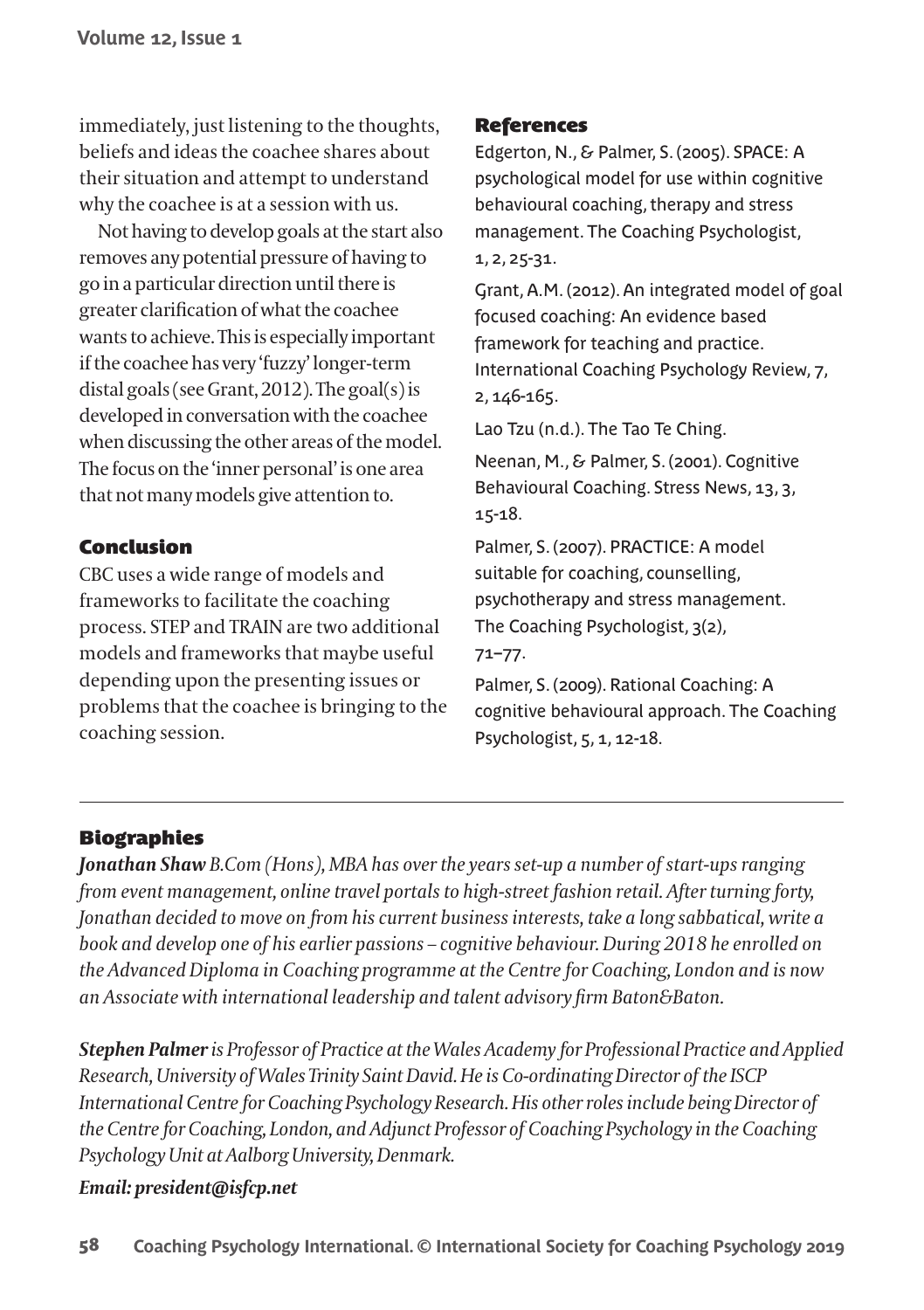# **About the ISCP**

The International Society for Coaching Psychology (ISCP) was launched in April 2008 and is an international professional membership body established to further the discipline and profession of coaching psychology. With the growing interest in coaching psychology around the world, the Society hopes to encourage the development of the theory, research and practice in coaching psychology and support coaching psychologists in their work. The international aspect of the Society is reflected in our Honorary Vice Presidents who are based around the world.

# **COUNCIL MEMBERS**

## Honorary Officers

Dr Douglas Young

| $\cdots \cdots \cdots$ |                                                             |
|------------------------|-------------------------------------------------------------|
| Dr Siobhain O'Riordan  | Chair                                                       |
|                        | Conference Chair                                            |
|                        | ISCP International Centre for Coaching Psychology           |
|                        | Research Development Team                                   |
| Rachael Skews          | Hon Secretary                                               |
|                        | ISCP International Centre for Coaching Psychology           |
|                        | Research Development Team                                   |
| Prof Stephen Palmer    | Hon President, Conference Academic & Research Chair         |
|                        | Co-ordinating Director of the ISCP International Centre for |
|                        | Coaching Psychology Research Development Team               |
| Susan Watsham          | Hon Treasurer, Conferences and Events Team                  |
| Ordinary Members:      |                                                             |
| Dr Gisele Dias         | Conference Team                                             |
| Sarah Jaggers          | Coordinator, Research Hubs                                  |
| Dr Ho Law              | Finance                                                     |
| Dr Alanna O'Broin      | Conference Team                                             |
| Sheila Panchal         | Conference Team                                             |
| Kasia Szymanska        | Director of Membership                                      |
| Judit Varkonyi-Sepp    | Conference & Events Team                                    |
|                        |                                                             |

Further information about the Society is available on our website: www.isfcp.info If you would like to contact us, complete the online form at: www.isfcp.info/contact

Co-Lead, Website Team

Research Development Team



**ISCP International Centre for Coaching Psychology**